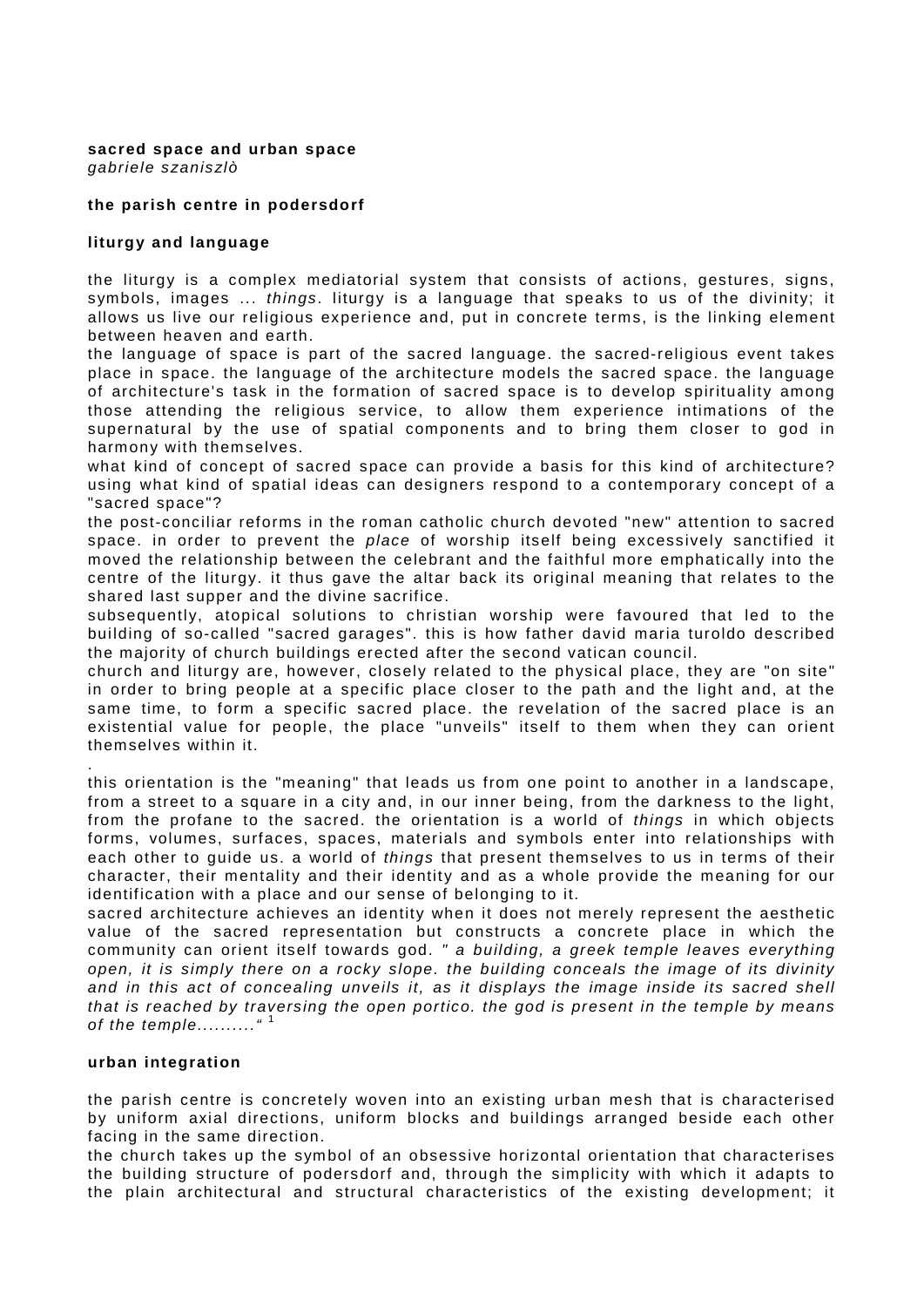almost becomes a provocation in terms of constructing a religious building. through its orientation the new church connects and completes the urban mesh. it expresses a readiness to depict an architectural path that leads from the darkness of the human condition by creating an order in the urban structure. *"…for where two or three are gathered in my name, there am i in the midst of them…* [2](#page-3-1)

# **orientation and direction**

the house of god integrates itself in the block out of which the mother church rises. this old church is laid out entirely according to the liturgical rules of sacred-geographic orientation and forms a complete contrast to the planned urban structure of its surroundings. it is a special element in the otherwise homogeneous texture of the development of podersdorf. in the context of the existing axiality of the urban context the old church is "swivelled" in plan, which means that it becomes a challenging symbol of a modern spirit, a deconstructive element amidst an otherwise consolidated urban context. it is there, at this point, in this "strangely angled" way to show passers-by the way to the sacred and to invite them to enter the almost level forecourt that extends within the block connecting the new and the old churches with the street and the town. the parish centre takes on the task of balancing the differences between the urban order and the rules of the liturgy. it is incorporated in a way that strictly aligns it with the existing urban mesh. by means of the contrast between the orientation of the two churches, one ancient, one new, a new coherent complex is created.

the architectural experience of the sacred is not, as is so often the case, produced here by means of "unusual" building forms but by means of an "exceptional" solution of the chosen form of urban expression.

the volumes of the buildings develop from a *horizontal* composition derived from the horizontal components of the urban context, a *horizontal* that, in the language of religious architecture, often describes man's path on earth to attending the sacred rite. as a result of the contrast the force of the horizontal strengthens the vertical striving of the mother church towards the heavens and even accentuates the old church's individual, swivelled position. it modulates the building volumes of the project that, together with the existing urban and architectural elements on site, define a path that leads from the street to the sacred centre of the town.

the parish centre in principle excludes the arbitrary use of a banal architectural language or effusively symbolic or imperious forms. on the contrary it suggests a solution that seeks the sacred using elements that are most closely linked with the real profane foundation of the place, i.e. the structure of the town and its development including the typical building materials used there. in terms of composition the solution is based on the representation of the sacred with the help of "worldly" forms developed from the existing urban and human pool of elements that are the actual memory for the building of religious forms in the present day.

# **identity**

churches are often built as monuments and often in an ill-proportioned relationship to the scale of the surrounding development.

in podersdorf the aim is to give the sacred place an identity by interpreting the morphological characteristics of the town in such a way that the urban centre is reconfigured and a spiritual centre is created.

: "... *it is not a temple for you, if it is not directed towards the centre: every temple starts*  from the centre..."

the meaning of the sacred in architecture is sought by an informed handling of pure geometric forms that play with light and shadow and by realising the idea of a shell that, through the emphatically epidermal character of its surfaces, more strongly determines the building volume than the mere extent of the volumes themselves.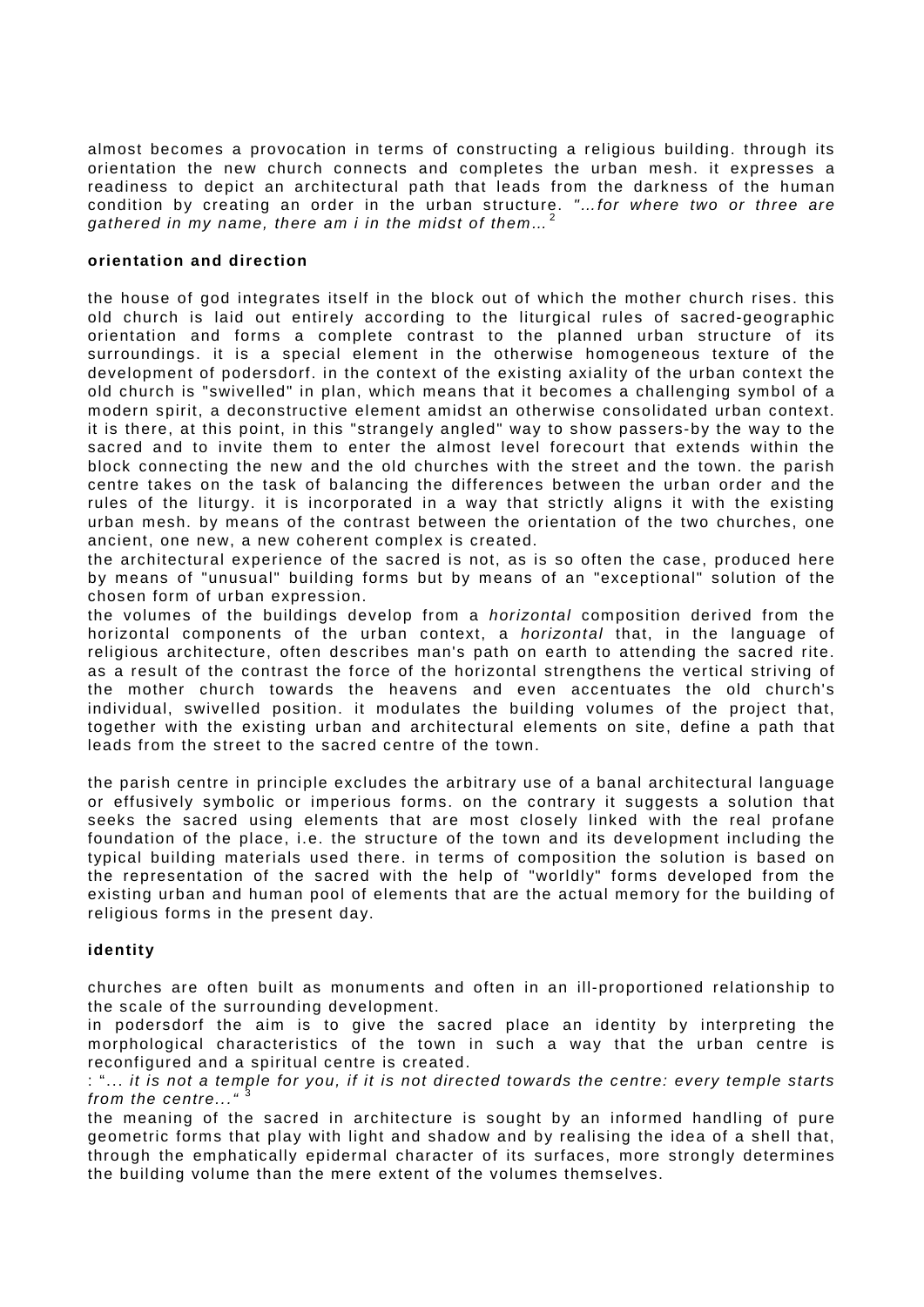the architects have here created a house of god, fully conscious that this place should attract, accommodate, unify and enclose the community.

the typological solution selected contributes to achieving this sacred identity.

the church as an "aula", a solution that reinterprets the archetype of all churches and that applies the idea of the original sacred space, which is able to convey anew the archaic perception of the meaning of religion.

the parish centre is one stage on a path lined by a number of modern examples that have begun to reflect on the tradition of the old sacred architecture and that relate to archaic models. such models are capable of conveying an original spiritual simplicity by means of sacred space designed as a *place* of gathering, as a surrounding enclosure, as an "aula" or as a central space in the early christian sense which, later given a slight orientation, forms the origin of the judaic-christian house of god.

the architecture of the church pursues these ideas directly and forms a simple hall a foursquare prism inside which the community comes together in a "*holy circle*" [4](#page-3-3) that opens towards the altar in order to leave the direction of the liturgical path free.

### **architectural composition**

.

it is not a solid wall that separates the church from the two streets, the square and the garden, but a semi-transparent structure that is made of a metal frame and gleaming glass panels that symbolically represents enclosure. this enclosure is a surface, a skin that allows one feel the breath of god through the excerpts from sacred scripture printed on the panes and, in a kind of "osmotic" process, allows the members of the community to diffuse from outside into the interior. the enclosure is a *limit* that must be crossed, "a between" in heidegger's sense, which describes things that are both separate and united and in which "the true takes place", the sacred that is formed at the moment in which two things meet, the church and the town, the sacred and the profane.

"*a boundary is not a limit at which something ceases, but, as the ancient greeks knew, a limit at which a new awareness arises*." [5](#page-3-4)

laid out at right angles across the site and extending to the boundary to the neighbouring site, the entire religious complex becomes a "between" that is formed between the streets at either side, the square and the garden, while at the same time forming a new centre.

in the interior of the enclosure the complex is broken up into the church and the parish hall, which are separated from each other by the atrium. the two volumes in pure white take up the purity of the walls of the mother church thus establishing a connection to local symbols and materials. an architectural interplay arises in the linear combination of the old church, the place and the new church as a timeless continuum, as an infinity that is intended to express the wish to ascend into heaven.

the metal grid surrounds the buildings, it overlays them and, through its light and geometry, it dissolves the architectural surface. in this way the cartesian threedimensionality is overcome, by means of a "cubist" play of different planes the church enters into the fourth dimension between space and time.

timeless, ascetic monochrome, the sacred experience of space explored through time: the necessity of the converse, becoming consciousness of the supernatural through the experience of materials. the entire morphology of this architectural language results from approaching the sacred through the use of material.

on two sides of the church the walls are detached from the floor by a long incision. light streams inside through this slit making the vertical surfaces appear to lift off from their base – despite the laws of gravity.

the floor in the "aula" runs towards the closed white wall that rises behind the altar and in a continuum it folds and becomes itself a wall that reaches to the roof, showing the way to heaven. further incisions at the top and the sides detach the central wall from the